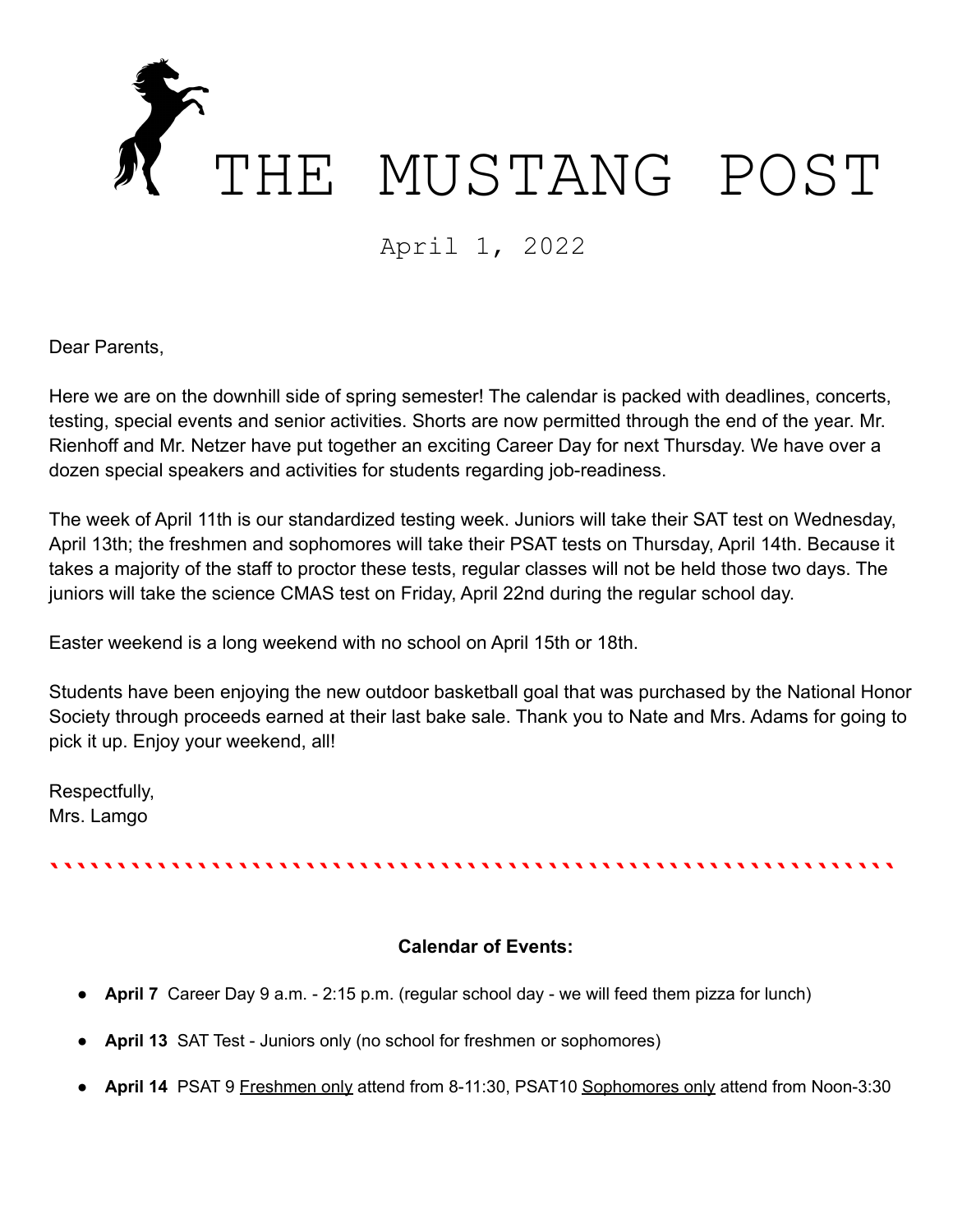- **April 15-18** No school
- **April 21** K-12 Art Show, Board Member/Community Fellowship, food trucks, 4-6 p.m. at the K-8 campus.
- **April 22** Juniors Science CMAS test, Mustang Choral performing at Regis College Spring Concert, 7pm
- **April 23** Prom 8-11 p.m. All high school students are invited. After-prom for Juniors & Seniors Only
- **April 25-30** Washington D.C. Trip
- **April 28-May 3** National Parks Trip
- **May 2-10** Senior Capstones; schedule attached.
- **May 5** Combined Choir and Orchestra Concert at Southwest Community Church, 6:30p
- **May 11 & 12** Senior Finals

## **Hooray! It is Career Day at Addenbrooke Classical Academy!**

````````````````````````````````````````````````````````````````

On April 7, our students will get to hear from fourteen different professionals from a variety of backgrounds in order to engage in discussions about their career paths and areas of expertise. Juniors and Seniors will also get to hear from a specialist on resume writing, interviewing strategies, and financial aid.

We are very excited to bring in the surrounding community professionals to your Addenbrooke students which include:

- Airline Pilot
- Army National Guard
- Bank President
- Firefighter / EMT
- Graphic Designer
- Information Technology (Lockheed)
- Marines
- Neonatal Intensive Care (NICU) Nurse
- Oil Field Pumper
- Police Officer / Paramedic
- Preschool Director
- Real Estate Agent
- Structures & Mechanism Design Engineer (Lockheed)
- Veterinarian Technician